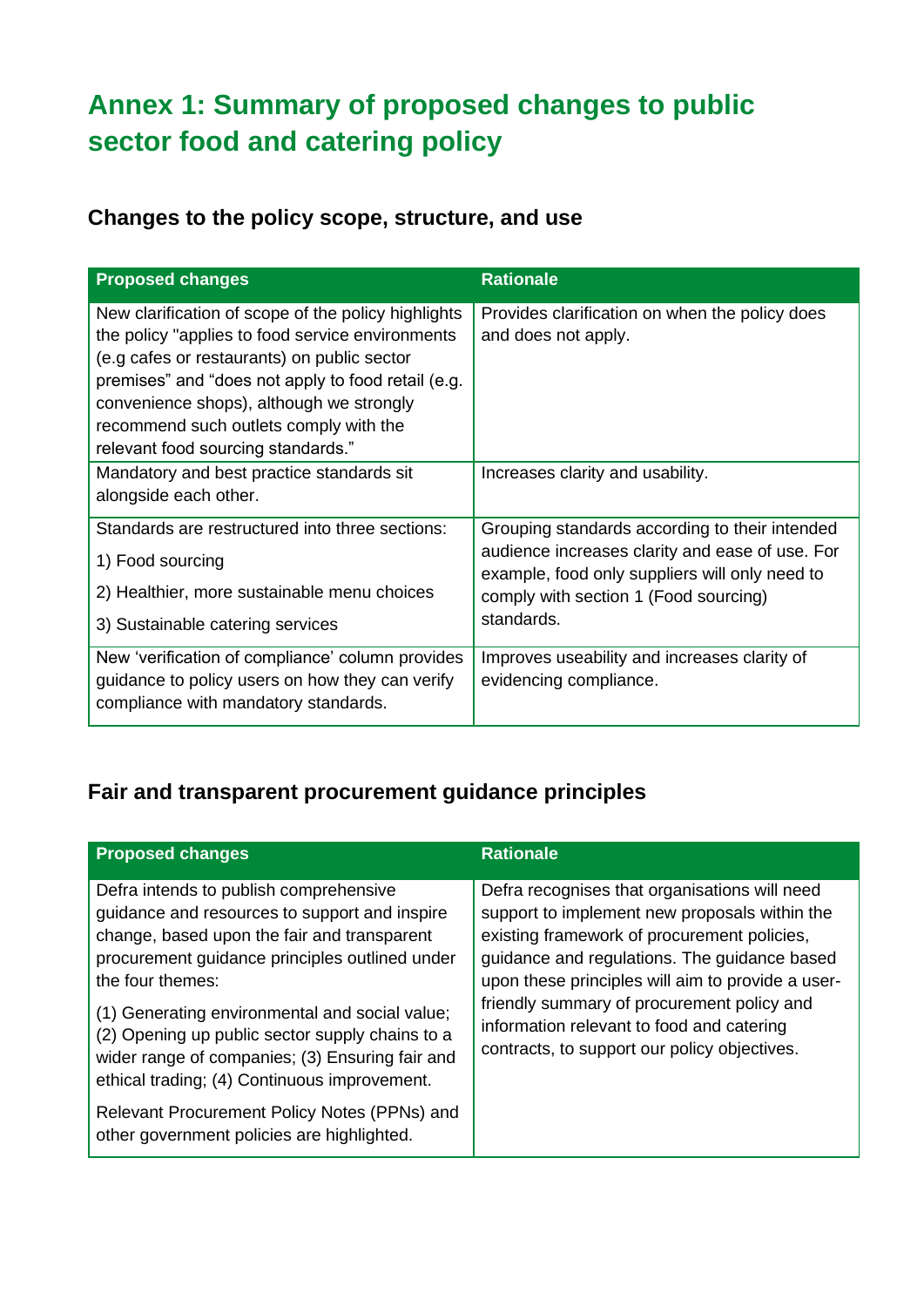#### **Changes to the standards in the 'Food sourcing' section**

| <b>Mandatory</b><br><b>Standard</b> | <b>Proposed changes</b>                                                                                                                                                                                                                                                                                                                                                                                                                                                                                                                                                                                                                                        | <b>Rationale</b>                                                                                                                                                                                                                                                                                                                                                                                                                                                                                                                                                                                                                                                                                                                                                                  |
|-------------------------------------|----------------------------------------------------------------------------------------------------------------------------------------------------------------------------------------------------------------------------------------------------------------------------------------------------------------------------------------------------------------------------------------------------------------------------------------------------------------------------------------------------------------------------------------------------------------------------------------------------------------------------------------------------------------|-----------------------------------------------------------------------------------------------------------------------------------------------------------------------------------------------------------------------------------------------------------------------------------------------------------------------------------------------------------------------------------------------------------------------------------------------------------------------------------------------------------------------------------------------------------------------------------------------------------------------------------------------------------------------------------------------------------------------------------------------------------------------------------|
|                                     | Additional definition of "food" as "any<br>drink, substance or product, whether<br>processed, partially processed or<br>unprocessed, intended for human<br>consumption".                                                                                                                                                                                                                                                                                                                                                                                                                                                                                       | Increases clarity of standards.                                                                                                                                                                                                                                                                                                                                                                                                                                                                                                                                                                                                                                                                                                                                                   |
|                                     | New target that contracting authorities<br>and/or tier 1 suppliers should aim for at<br>least 50% of food spend to be on locally<br>produced food or food certified to higher<br>environmental production standards.<br>Locally produced food is defined as:<br>'Food produced/grown within the same<br>region as it is consumed, or a<br>neighbouring county (for counties at<br>regional boundaries - this may include<br>counties in Scotland and Wales). Multi-<br>ingredient products must contain at least<br>50% ingredients (by weight) produced in<br>the local region.'<br>Higher environmental production<br>standards are defined in standard 1.2. | This target intends to encourage<br>contracting authorities and suppliers to<br>prioritise sourcing food produced locally,<br>and food produced to higher<br>environmental production standards, to<br>support our policy objectives.<br>Procurement of, and increased demand<br>for, locally produced food and/or food<br>produced to higher environmental<br>production standards aligns with<br>Government ambitions and interventions<br>within the 25-Year Environment Plan and<br>the Greening Government Commitments.<br>Locally produced food can also provide<br>societal benefits such as creating a<br>personal connection between producers<br>and consumers, supporting local food<br>cultures, and improving traceability of<br>food through shorter supply chains. |
| $1.1$                               | Removal of the exemption from<br>compliance with production standards on<br>the basis of cost.                                                                                                                                                                                                                                                                                                                                                                                                                                                                                                                                                                 | Acts on recommendations from the EFRA<br>Select Committee.                                                                                                                                                                                                                                                                                                                                                                                                                                                                                                                                                                                                                                                                                                                        |
| 1.2                                 | New requirement that at least 20% (an<br>increase from 10%) of food spend must<br>be on food certified to higher<br>environmental production standards, re-<br>defined as:                                                                                                                                                                                                                                                                                                                                                                                                                                                                                     | The increased percentage reflects the<br>increased scope of this standard and<br>Government ambition to support<br>environmentally sustainable food<br>production by promoting demand.                                                                                                                                                                                                                                                                                                                                                                                                                                                                                                                                                                                            |
|                                     | Production systems demonstrating<br>integrated farm management of natural<br>habitats and biodiversity; soil<br>management and fertility; prevention and<br>control of pollution; energy, water and                                                                                                                                                                                                                                                                                                                                                                                                                                                            | Application to all food rather than just<br>primary commodities increases scope of<br>food items this standard applies to, such<br>as processed foods and pre-prepared<br>meals.                                                                                                                                                                                                                                                                                                                                                                                                                                                                                                                                                                                                  |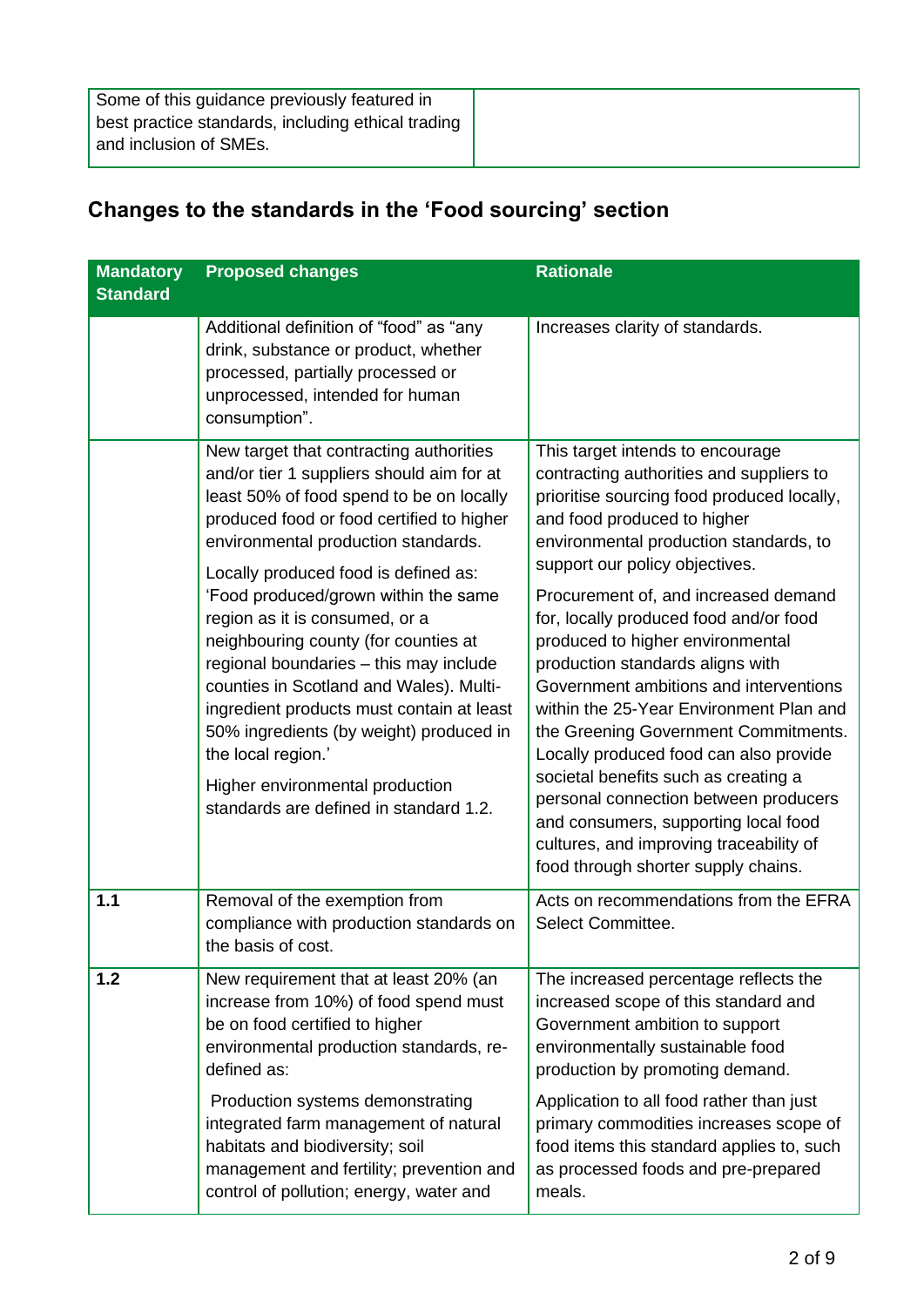|     | waste management; landscape and<br>nature conservation (Linking Environment<br>and Farming (LEAF) certified, or<br>equivalent) or Organic production<br>systems compliant with European<br>Council Regulation 834/2007 on organic<br>production and labelling of organic<br>products, as retained in UK law. | Supporting environmentally sustainable<br>food production in turn supports farmers<br>in their efforts to deliver on net zero,<br>protect the environment and promote<br>biodiversity.                                                                         |
|-----|--------------------------------------------------------------------------------------------------------------------------------------------------------------------------------------------------------------------------------------------------------------------------------------------------------------|----------------------------------------------------------------------------------------------------------------------------------------------------------------------------------------------------------------------------------------------------------------|
|     | Previously this definition included publicly<br>available Integrated Production (IP)<br>standards.                                                                                                                                                                                                           |                                                                                                                                                                                                                                                                |
|     | The standard now also applies to total<br>food spend. Previously this applied to the<br>total monetary value of primary<br>commodity (that is, raw ingredient) food<br>and drink.                                                                                                                            |                                                                                                                                                                                                                                                                |
| 1.2 | Redefined higher environmental<br>production standards as production<br>systems demonstrating Integrated Farm<br>Management (LEAF or equivalent) or<br>organic production.                                                                                                                                   | Aligns more closely with the definition of<br>higher environmental production<br>standards used by Government in other<br>policy areas such as the Sustainable<br>Farming Incentive.                                                                           |
| 1.3 | Removal of the exemption from<br>compliance with animal welfare<br>standards on the basis of cost.                                                                                                                                                                                                           | Reflects Government commitments to<br>maintain high animal welfare standards<br>and acts on recommendations from the<br><b>EFRA Select Committee.</b>                                                                                                          |
| 1.3 | Additional detail on UK animal welfare<br>standards, including key production<br>system requirements.                                                                                                                                                                                                        | Increases clarity around expectations of<br>suppliers in evidencing this standard.                                                                                                                                                                             |
| 1.3 | New requirement that in-shell and liquid<br>eggs must be sourced from cage-free<br>systems.<br>Previously eggs from enriched cage<br>production systems were permitted.                                                                                                                                      | A number of foodservice providers have<br>already pledged commitments to 100%<br>cage-free egg sourcing by 2025. This<br>brings Government policy in line with this<br>industry best practice and shows<br>Government leading by example on<br>animal welfare. |
| 1.4 | Updated wording from 'fish' to 'seafood'<br>standard.                                                                                                                                                                                                                                                        | Increases the clarity and scope of the<br>standard.                                                                                                                                                                                                            |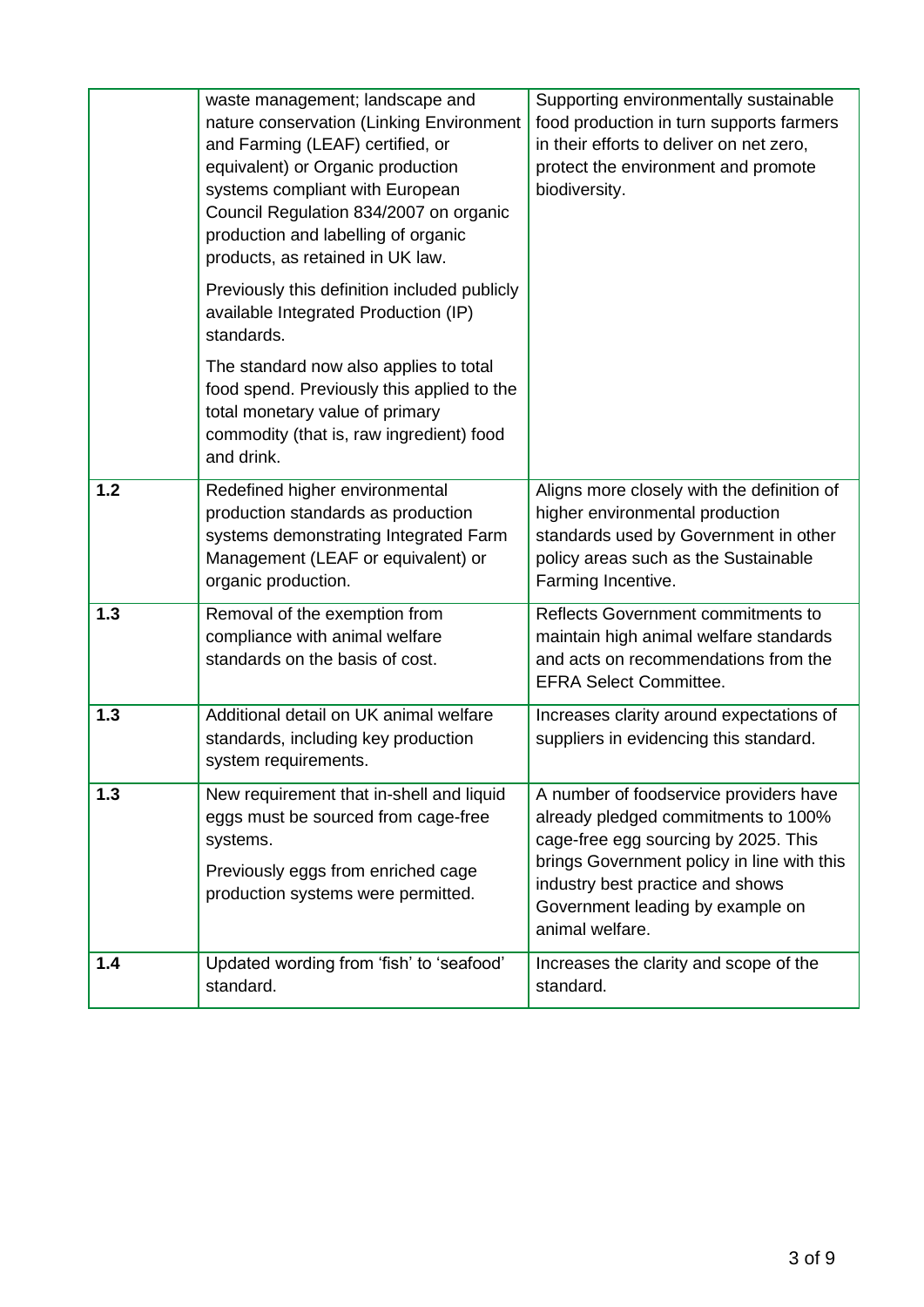| 1.4 | New requirement to only procure<br>seafood, evidenced by a rating of 1, 2, or<br>3 in the Marine Conservation Society's<br>"Good Fish Guide" or Sustainable<br>Fisheries Partnership score of 8 or<br>above, or equivalent. Equivalent<br>certification schemes which may be used<br>have been benchmarked by the Global<br>Sustainable Seafood Initiative.<br>Previously any Marine Stewardship<br>Council certified fish or Marine<br>Conservation Society 'fish to eat' were<br>permitted. | Strengthens verification of sustainability<br>of seafood sources. Reflects the<br>objective to promote procurement of<br>local, sustainable, healthier food.                                                                                                                                                                                                                                                                                                   |
|-----|-----------------------------------------------------------------------------------------------------------------------------------------------------------------------------------------------------------------------------------------------------------------------------------------------------------------------------------------------------------------------------------------------------------------------------------------------------------------------------------------------|----------------------------------------------------------------------------------------------------------------------------------------------------------------------------------------------------------------------------------------------------------------------------------------------------------------------------------------------------------------------------------------------------------------------------------------------------------------|
| 1.4 | New requirements that a diverse range of<br>seasonally available seafood species<br>must be procured from locally caught or<br>produced sources and that tuna and<br>prawns must not be procured, wherever<br>possible.                                                                                                                                                                                                                                                                       | Reflects the objective to promote<br>procurement of local, sustainable food.                                                                                                                                                                                                                                                                                                                                                                                   |
| 1.5 | Updated wording for palm oil, palm kernel<br>oil and products derived from palm oil<br>from 'sustainably produced' to<br>'demonstrably legal and sustainable<br>(certification, or equivalent)'.                                                                                                                                                                                                                                                                                              | Reflects the objective to support<br>sustainable food and the Government's<br>commitment to halt and reverse forest<br>loss and land degradation by 2030.<br>Reflects that illegal conversion of land for<br>commercial agriculture and timber makes<br>up a significant proportion of<br>deforestation (49% globally).<br>Aligns with the ambition of the UK<br>Roundtable on Sourcing Sustainable<br>Palm Oil and the UK Sustainable Palm<br>Oil Initiative. |
| 1.6 | New mandatory standard that all soy and<br>soy products used for cooking and as an<br>ingredient in food must be demonstrably<br>legal and sustainable.                                                                                                                                                                                                                                                                                                                                       | Reflects the objective to support<br>sustainable food and the Government's<br>commitment to halt and reverse forest<br>loss and land degradation by 2030.<br>Evidence shows that the production and<br>harvesting of Soybeans contributes<br>highly to deforestation in overseas<br>regions. Aligns with the ambition of the<br>UK Roundtable on Sustainable Soya and<br>Soy Manifesto.                                                                        |
| 1.7 | New mandatory standard that all cocoa<br>procured must be demonstrably legal and<br>sustainable.                                                                                                                                                                                                                                                                                                                                                                                              | Reflects the objective to support<br>sustainable food and the Government's<br>commitment to halt and reverse forest<br>loss and land degradation by 2030.                                                                                                                                                                                                                                                                                                      |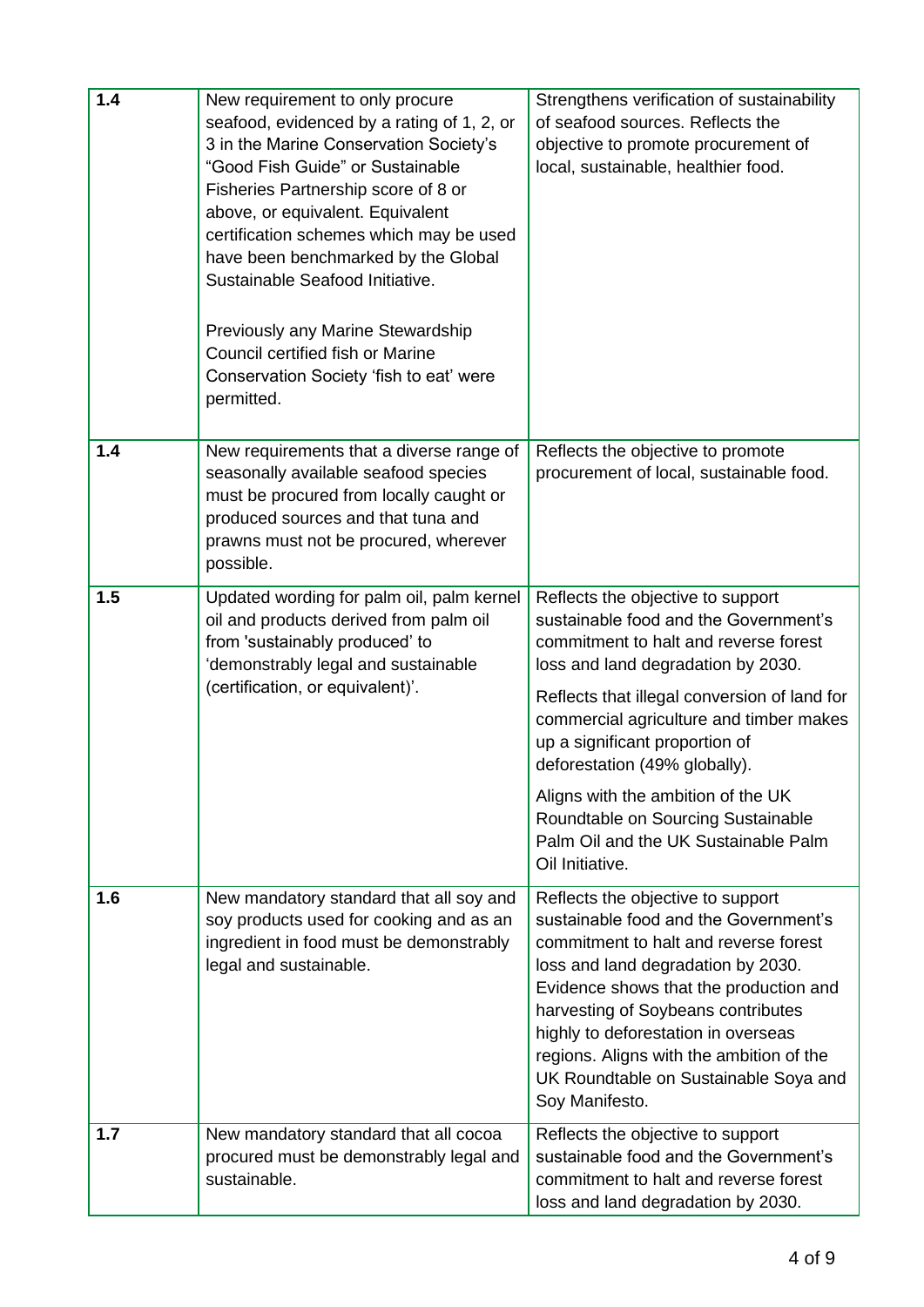|      | Previously this was only a best practice<br>(voluntary) target that cocoa should be<br>'fairly traded'.                                                               | Cocoa is a top priority commodity whose<br>rapid expansion is associated with<br>deforestation.                                                                                                                                                                                        |
|------|-----------------------------------------------------------------------------------------------------------------------------------------------------------------------|----------------------------------------------------------------------------------------------------------------------------------------------------------------------------------------------------------------------------------------------------------------------------------------|
| 1.8  | Updated wording for coffee from 'fairly<br>traded' to 'demonstrably legal and<br>sustainable'<br>Mandatory percentage required has<br>increased from 50% to 100%.     | Reflects the objective to support<br>sustainable food and the Government's<br>commitment to halt and reverse forest<br>loss and land degradation by 2030.<br>Increased proportion aligns with the<br>ambition for this area and the need for all<br>products to be demonstrably legal. |
| 1.9  | Updated wording for tea from 'fairly<br>traded' to 'demonstrably legal and<br>sustainable'<br>Mandatory percentage required has<br>increased from 50% to 100%.        | Reflects the objective to support<br>sustainable food and the Government's<br>commitment to halt and reverse forest<br>loss and land degradation by 2030.<br>Increased proportion aligns with the<br>ambition for this area and the need for all<br>products to be demonstrably legal. |
| 1.10 | New mandatory standard that all<br>bananas procured must be demonstrably<br>legal and sustainable.<br>Previously this was only a best practice<br>(voluntary) target. | Reflects the objective to support<br>sustainable food and the Government's<br>commitment to halt and reverse forest<br>loss and land degradation by 2030.                                                                                                                              |

#### **Changes to the standards in the 'Healthier, more sustainable menu choices' section**

| <b>Mandatory</b><br><b>Standard</b> | <b>Proposed changes</b>                                                                                                                                                                                                                                                                                  | <b>Rationale</b>                                                                                                                                                                                                                                                                                                                                 |
|-------------------------------------|----------------------------------------------------------------------------------------------------------------------------------------------------------------------------------------------------------------------------------------------------------------------------------------------------------|--------------------------------------------------------------------------------------------------------------------------------------------------------------------------------------------------------------------------------------------------------------------------------------------------------------------------------------------------|
| 2.1                                 | The new 'Menu cycle and seasonality'<br>standard combines the existing 'seasonal<br>produce' mandatory standard and 'menu<br>cycle analysis' best practice standard.<br>New requirement that there must be at<br>least one menu cycle change every 3<br>months.                                          | We would like public sector menus to<br>help people make healthier, more<br>sustainable food choices and promote<br>local food culture and identity. We think<br>one menu cycle change every 3 months<br>represents a feasible mandatory<br>minimum.                                                                                             |
| 2.2                                 | A new standard on 'Local and cultural<br>engagement' has been added. This<br>requires that menus must support UK<br>food traditions and take account of<br>cultural, religious, and special dietary<br>needs of consumers<br>It also requires that local produce, UK<br>seasonal produce, and local food | We would like public sector menus to<br>promote local food culture and identity<br>and, reflect the diversity of consumers.<br>Providing more information to consumers<br>on where food has come from (increasing<br>transparency) can improve consumer<br>trust in food provenance and appreciation<br>of local food and local food traditions. |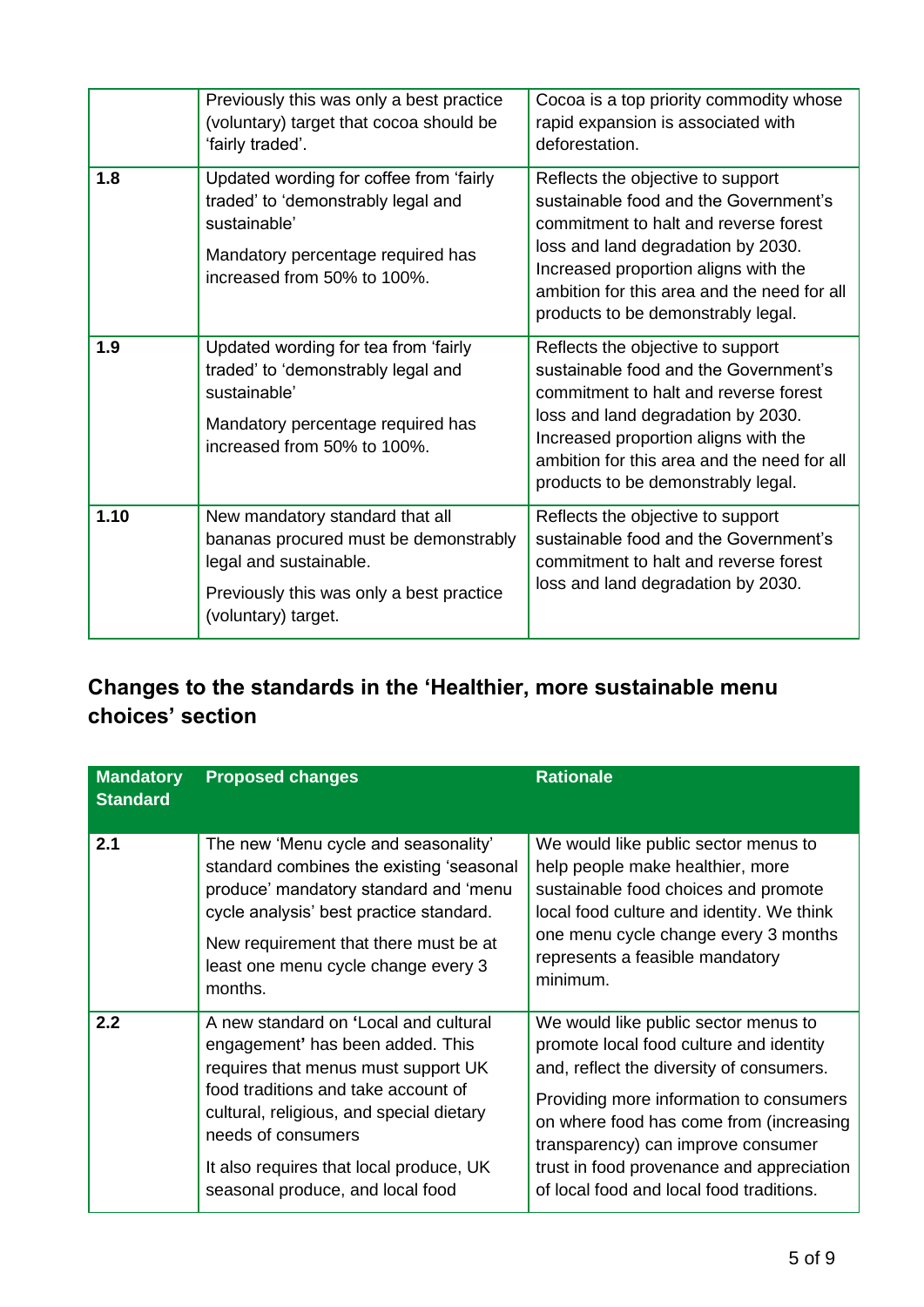|     | traditions are indicated to the consumer<br>on menus or through other means, such<br>as posters or websites.                              |                                                                                                                           |
|-----|-------------------------------------------------------------------------------------------------------------------------------------------|---------------------------------------------------------------------------------------------------------------------------|
| 2.3 | Addition of shell eggs and seafood within<br>'origin labelling' standard scope.                                                           | Aligns with existing Government policy on<br>country-of-origin food labelling and<br>increases transparency to consumers. |
| 2.4 | New mandatory standard that menus and<br>pre-packaged food must include allergen<br>labelling, following the allergen labelling<br>rules. | Reminder of legal obligation.                                                                                             |

### **Changes to the standards in the 'Sustainable catering services' section**

| <b>Mandatory</b><br><b>Standard</b> | <b>Proposed changes</b>                                                                                                                                                                                                                                                                                                                  | <b>Rationale</b>                                                                                                                                                                                                                                                          |
|-------------------------------------|------------------------------------------------------------------------------------------------------------------------------------------------------------------------------------------------------------------------------------------------------------------------------------------------------------------------------------------|---------------------------------------------------------------------------------------------------------------------------------------------------------------------------------------------------------------------------------------------------------------------------|
| 3.2                                 | New requirement that the Energy<br>Technology List (ETL) must be the<br>default tool for equipment selection within<br>its categories. Other energy-related<br>products (not on the ETL) that are subject<br>to Energy Labelling legislation, must have<br>the highest energy rating available on the<br>market at the time of purchase. | Aligns with existing government policy<br>and prepares caterers and contracting<br>authorities for future changes.<br>Reflects the objective to support<br>sustainable catering services.                                                                                 |
| 3.3                                 | New standard that catering suppliers<br>must have a written equality and diversity<br>policy covering its sub-contractors (if<br>relevant) to ensure they and any sub-<br>contractors are compliant with<br>employment law provisions in the UK<br>Equality Act (2010).                                                                  | Reflects objective to support social<br>sustainability of catering services.                                                                                                                                                                                              |
| 3.4                                 | New food safety and hygiene mandatory<br>standard has been added, to ensure food<br>safety and hygiene legal obligations are<br>met. Previously this was voluntary in the<br><b>Balanced Scorecard.</b>                                                                                                                                  | Serves as a reminder to catering<br>suppliers and makes the buying<br>standards more comprehensive.                                                                                                                                                                       |
| 3.5                                 | New customer satisfaction mandatory<br>standard has been added. Previously this<br>was voluntary in the Balanced Scorecard.<br>This requires there to be a system in<br>place to monitor customer satisfaction<br>and address customer feedback, with a                                                                                  | Reflects objective to support economic<br>sustainability of catering services and<br>increased healthier consumption by the<br>public in public sector institutions.<br>This is now industry baseline rather than<br>best practice and has been moved to<br>reflect this. |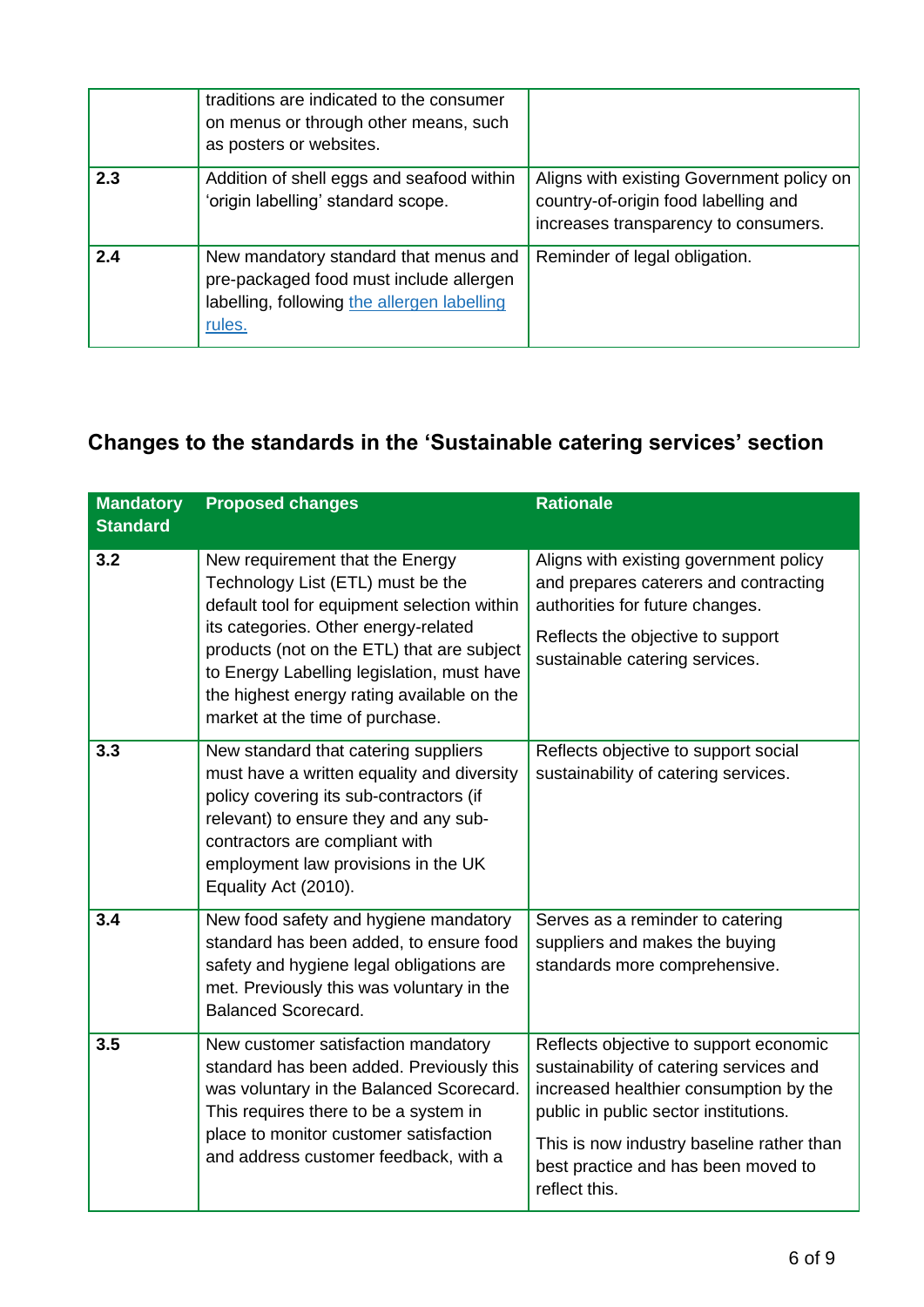|     | plan in place for continuous<br>improvement.                                                                                                                                                                                                                                                                                                                                                                                                                                             |                                                                                                                                                                                                                                                                                                                                                                                                                          |
|-----|------------------------------------------------------------------------------------------------------------------------------------------------------------------------------------------------------------------------------------------------------------------------------------------------------------------------------------------------------------------------------------------------------------------------------------------------------------------------------------------|--------------------------------------------------------------------------------------------------------------------------------------------------------------------------------------------------------------------------------------------------------------------------------------------------------------------------------------------------------------------------------------------------------------------------|
| 3.6 | New mandatory and best practice<br>standards on 'employment and skills'<br>have been added. This requires that<br>opportunities for employment and routes<br>for development within the catering<br>service are accessible and promoted,<br>and that staff development through<br>suitable training programmes is<br>encouraged.                                                                                                                                                         | Reflects objective to support social and<br>economic sustainability of catering<br>services.<br>The standard is based on the voluntary<br>'award question' in the balanced<br>scorecard. Making this requirement<br>mandatory is in line with industry baseline<br>standards.                                                                                                                                            |
| 3.7 | The new 'Food waste prevention'<br>standard requires all caterers to provide<br>evidence of a 'Target, Measure, Act'<br>(TMA) approach to managing and<br>minimising the impacts of waste as<br>described in the Waste and Resources<br>Action Programme's (WRAP) Food<br><b>Waste Reduction Toolkit.</b><br>This is similar to the existing requirement<br>in the 'food waste' mandatory standard.<br>However, the toolkit provided by<br>WRAP ensures consistency of approach.         | Aligns with the WRAP approach which is<br>used across the industry as the standard.<br>This should provide clarity and<br>consistency for catering companies.<br>Mandatory reporting, as proposed in the<br>consultation, will also be based on WRAP<br>guidance.<br>There is a strong case for businesses to<br>implement a TMA approach as this brings<br>environmental benefits and financial<br>savings to business. |
| 3.8 | The new 'food waste collection and<br>management' standards require that in<br>circumstances where food waste cannot<br>be avoided through prevention or by re-<br>distribution for human or<br>animal consumption, it must be collected<br>separately and recycled through<br>composting or anaerobic digestion.                                                                                                                                                                        | Aligns with the Defra Food and Drink<br>Waste Hierarchy and Waste Hierarchy<br>guidance and existing Government<br>policy.<br>Reflects the objective to support<br>sustainable catering services.                                                                                                                                                                                                                        |
| 3.9 | The new 'other waste prevention'<br>standard includes several new<br>requirements:<br>waste must be prevented by<br>reducing consumables and single<br>use items wherever possible<br>single use plastics must be<br>removed where possible<br>caterers must strongly encourage<br>customers to use re-usable items<br>where use of re-usable items is not<br>possible, recyclable single use<br>items must be procured which<br>come with less packaging and/or<br>recyclable packaging | Aligns with the Defra Food and Drink<br>Waste Hierarchy and Waste Hierarchy<br>guidance and existing Government<br>policy.<br>Reflects the objective to support<br>sustainable catering services.                                                                                                                                                                                                                        |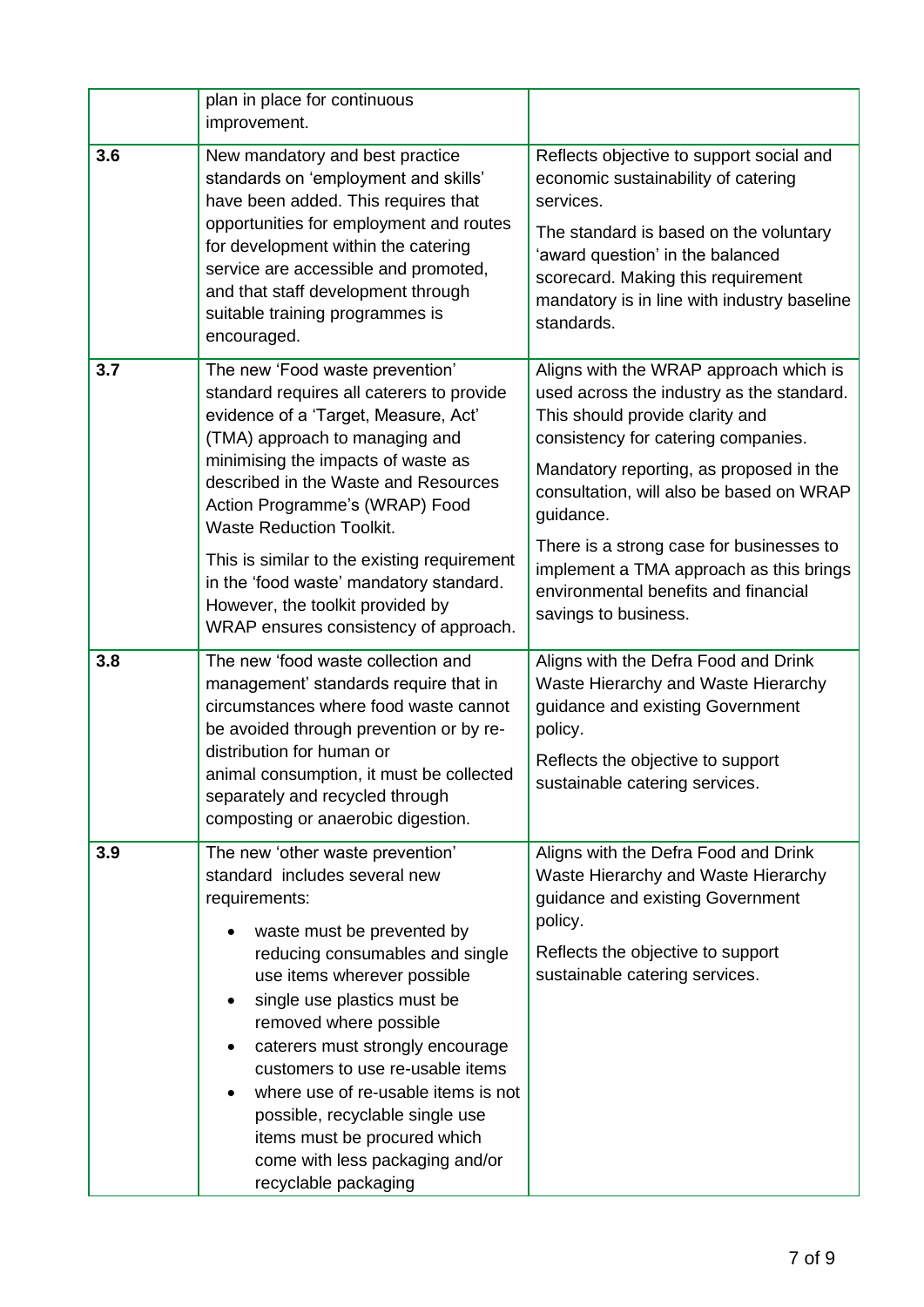|      | if single use cups are required,<br>they must be 100% recyclable and<br>made of at least 30% recycled<br>material                                                                                                                                                                                                      |                                                                                                                                                                                                                                            |
|------|------------------------------------------------------------------------------------------------------------------------------------------------------------------------------------------------------------------------------------------------------------------------------------------------------------------------|--------------------------------------------------------------------------------------------------------------------------------------------------------------------------------------------------------------------------------------------|
| 3.10 | The new 'Other waste collection and<br>management' standard requires a core<br>set of dry materials including glass,<br>metal, plastic, cartons, plastic film, paper<br>and card to be collected separately and<br>recycled.                                                                                           | Aligns with the Defra Food and Drink<br>Waste Hierarchy and Waste Hierarchy<br>guidance and existing Government<br>policy.<br>Reflects the objective to support<br>sustainable catering services.                                          |
| 3.11 | New mandatory standard on the disposal<br>of catering equipment, requires<br>equipment to be disposed of (where not<br>possible to re-use or repair) to an<br>authorised handler in an environmental<br>sound way.<br>Ensuring the equipment enters the Waste<br>electrical and electronic equipment<br>(WEEE) system. | Aligns with the Defra Waste Hierarchy<br>guidance - existing Government policy.<br>Aligns with the WEEE system which is<br>used across the industry as standard.<br>This should provide clarity and<br>consistency for catering companies. |

## **New section on data reporting requirements**

| <b>Proposed changes</b>                                                                                                                                                                                                                                                                      | <b>Rationale</b>                                                                                                                                                                                                                                                                                              |
|----------------------------------------------------------------------------------------------------------------------------------------------------------------------------------------------------------------------------------------------------------------------------------------------|---------------------------------------------------------------------------------------------------------------------------------------------------------------------------------------------------------------------------------------------------------------------------------------------------------------|
| New requirement for contracting organisations to<br>report data to Defra annually, within 3 months of<br>each year end.                                                                                                                                                                      | Reflects objective to increase transparency of<br>food supply chains, to drive continuous<br>improvement and build our understanding of                                                                                                                                                                       |
| The first measuring year is proposed to be the<br>end of March 2023 - end of March 2024.                                                                                                                                                                                                     | what is bought, served, sold and wasted in the<br>public sector.                                                                                                                                                                                                                                              |
| Each government department will determine how<br>the contracting organisations under their<br>responsibility will report this data to Defra. It may<br>not be necessary for all of these metrics to be<br>collected through one return if some are<br>collected through other means already. | Different departments devolve procurement to<br>local sites or organisations in different ways.<br>Data reporting regimes therefore need to be<br>determined per sector.                                                                                                                                      |
| The data required will inform the following eight<br>metrics:<br>Total budget for food and catering<br>1.<br>services $(E)$<br>Total spend on food $(E)$<br>2.<br>Number of meals served<br>3.<br>% of total food and catering budget<br>4.<br>spent with SME or VCSE suppliers              | This data will enable us to monitor the<br>environmental, economic and social impacts of<br>public sector food and catering. This in turn will<br>support evaluation of the GBSF, increase public<br>and parliamentary accountability, and inform<br>future public sector food and catering policy<br>change. |